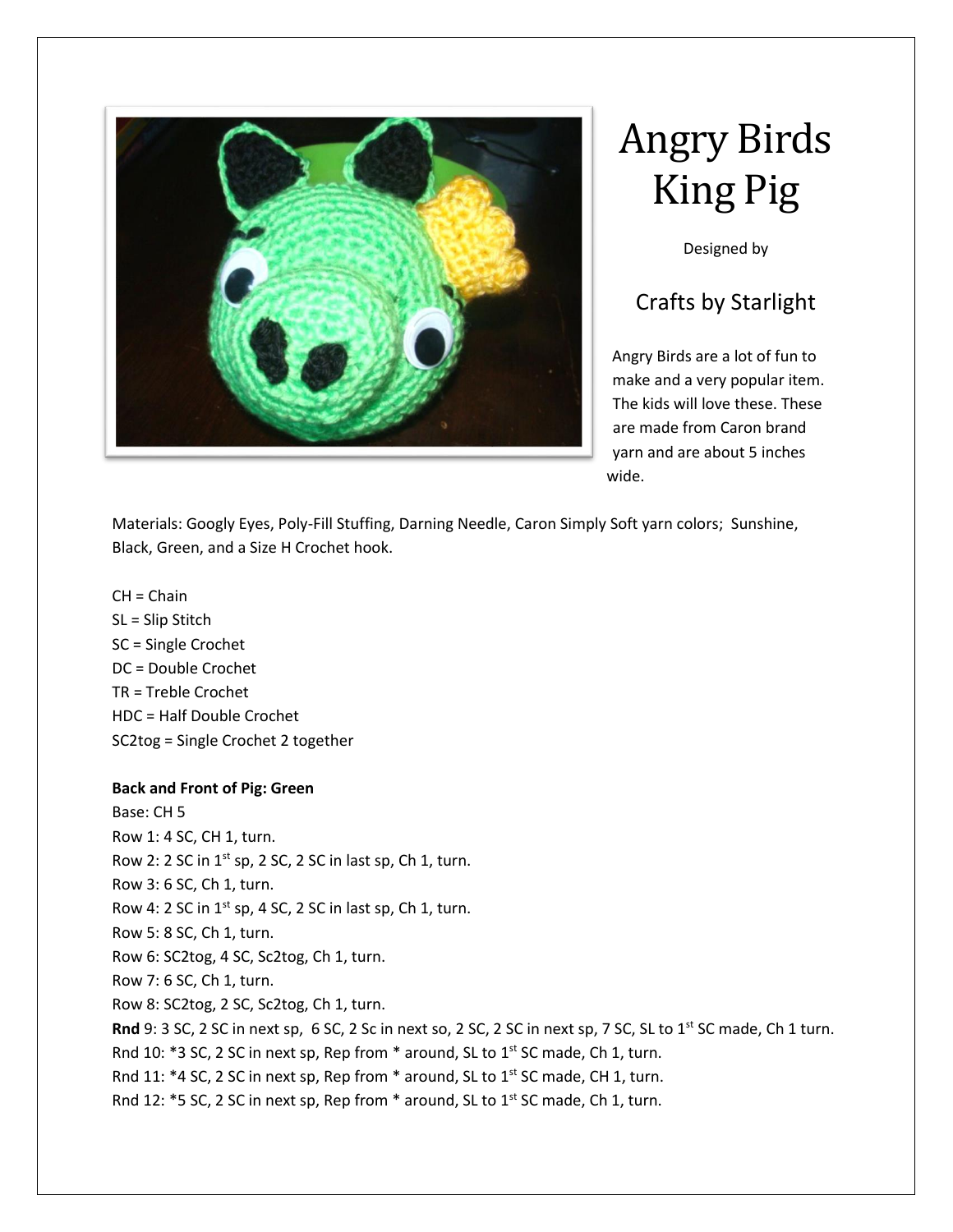Rnd 13: \*6 SC, 2 SC in next sp, Rep from \* around, SL to 1<sup>st</sup> SC made, CH 1, turn. Rnd 14: SC around, SL to  $1^{st}$  SC made, CH 1, turn (48 sts). Rnd 15: \*7 SC, 2 SC in next sp, Rep from \* around, SL to 1st SC made, Ch 1, turn. Rnd 16-19: SC around, SL to 1<sup>st</sup> SC made, Ch 1, turn (Row 19-end by tie off and hiding string). (54 sts)

Rep base – Rnd 19 one more time then take the two motifs just made and sew them together. Before they are funny sewn together – stuff with Poly-fill.

### **Snout: Green**

Base: Ch 4 Row 1: 3 SC, CH 1, turn. Row 2: 2 SC in  $1^{st}$  sp, SC, 2 SC in last sp, CH 1, turn. Row 3: 5 SC, Ch 1, turn. Row 4: SC2tog, 2 SC, SC2tog, CH 1, turn. **Rnd** 5: 2 SC, 2 SC in next sp (corner), 2 SC in next sp, SC, 2 SC in next sp, 2 SC in next sp (corner), SC, 2 SC in next sp (corner), 2 SC in next sp, SC, 2 SC in next sp, SL to  $1<sup>st</sup>$  SC made, CH 1, turn. Rnd 6: \*SC, 2 SC in next, Rep from \* around, CH 1, turn. Rnd 7-9: SC around, Tie off and hide string,

#### **Nose holes: Black**

Base: CH 5 Row 1: 4 SC, Tie off.

Make two holes and sew with black yarn onto nose. Stuff nose with poly-fill, and sew onto face.

#### **Outer Ears: Green – make two**

Base: Ch 7 Row 1: 6 SC, CH 1, turn. Row 2: SC2tog, 2 SC, SC2tog, CH 1, turn. Row 3: 4 SC, CH 1, turn. Row 4: SC2tog, SC2tog, CH 1, turn. Row 5: 2 SC, Ch 1, turn. Rnd 6: SC, 2 SC in next sp (corner) 4 SC, 3 SC in next sp (corner), 3 SC, SL to 1<sup>st</sup> SC made, tie off and hide string.

## **Inner Ears: Black – Make two**

Base: Ch 6 Row 1: 5 SC, Ch 1, turn. Row 2: SC2tog, SC, SC2tog, CH 1 turn. Row 3: 3 SC, Ch 1, turn. Row 4: SC3tog, CH 1, turn.